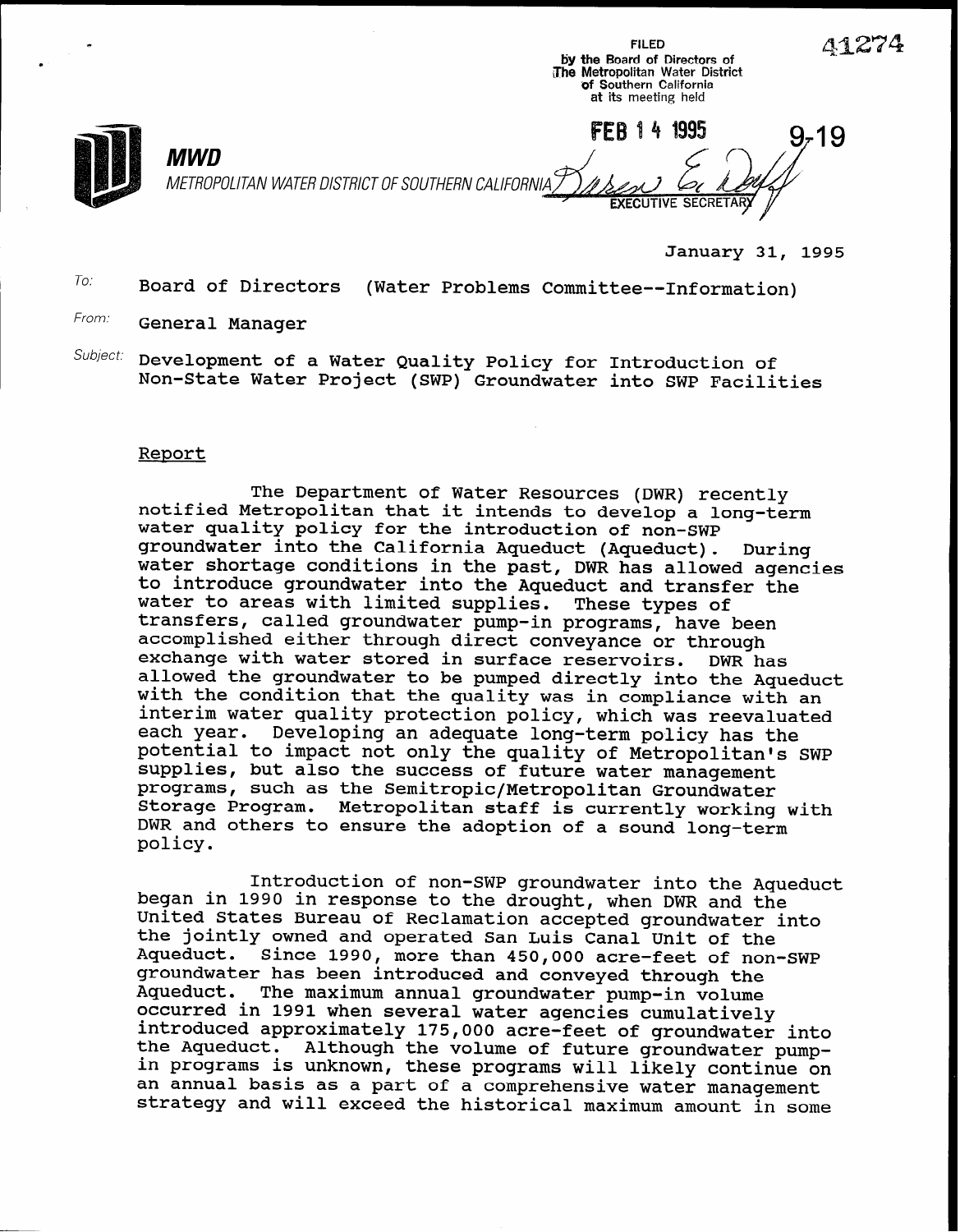Board of Directors -2- January 31, 1995

Z

years. Westlands Water District (Westlands), a federal Central Valley Project (CVP) contractor, has introduced the largest quantity of groundwater to date, and has indicated a desire to institute groundwater pump-in programs for as much as 220,000 acre-feet per year. In addition, Kern County Water Agency (KCWA), KCWA member agencies, Metropolitan, and other SWP and CVP contractors either have already or may in the future develop water management programs which require groundwater pump-in.

Groundwater quality varies along the length of the Aqueduct and in many cases is of acceptable quality for most constituents. However, a few constituents are of particular concern. In the northern San Joaquin Valley, limited water quality data from Westlands' program wells indicate that total dissolved solids (TDS) and sulfate levels are quite high. In the southern San Joaquin Valley, data from the Semitropic/ Metropolitan Groundwater Storage Program and DWR's Kern Fan Element Program indicate that lower TDS levels, but higher arsenic levels are expected to be present.

Water quality impacts due to groundwater pump-in programs are increased during drought years when deliveries from the Delta are limited and the groundwater comprises a greater percentage of the total Aqueduct flow. For example, Figure 1 shows the effect of Westlands' 1991 and 1992 groundwater pump-in programs on TDS and sulfate levels in the Aqueduct. During 1991 and 1992, both critically dry years, large SWP shortages resulted in reduced flow in the Aqueduct. Westlands' introduction of high TDS and high sulfate water during these years caused noticeable increases in concentrations in the Aqueduct. This situation resulted in a reduced blending capability for downstream SWP contractors.

In the past, Metropolitan staff has supported DWR's interim policies because they were short-term drought management measures. However, Metropolitan staff believes that the current DWR interim policy is not adequate for use as a long-term policy for the following reasons: (1) there are standards for certain water quality constituents (TDS, chloride, and sulfate) that are unacceptably high for nondrought related groundwater pump-in operations, (2) there is no limit on the total volume of non-SWP contractor groundwater pump-in allowed, (3) there are water quality and blending impacts on SWP water users that are not addressed, (4) there are no mechanisms to mitigate such impacts, and (5) there is no protection of the SWP contractors' ability to reserve blending or dilution capability for themselves. Metropolitan has indicated these concerns to DWR.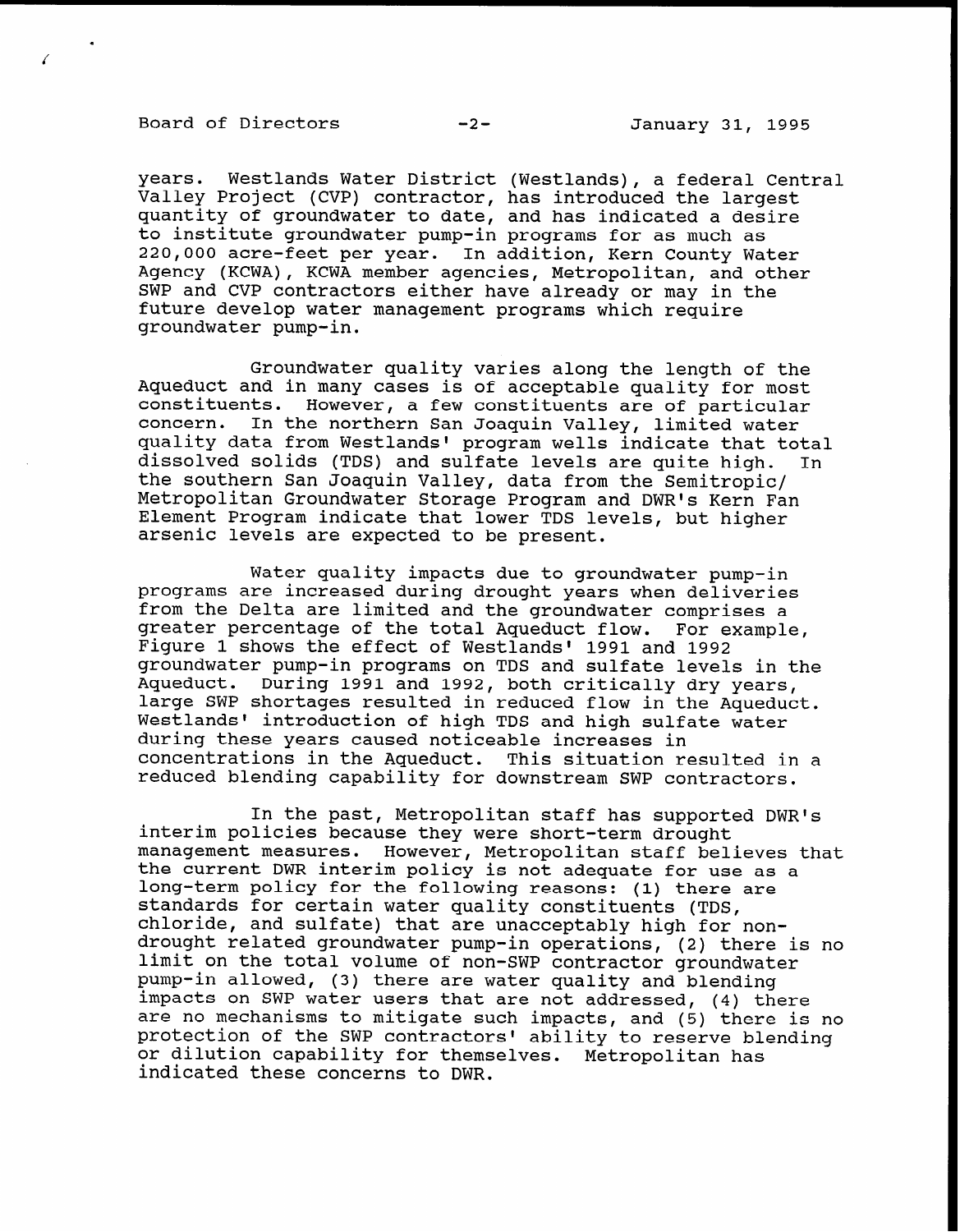Board of Directors -3- January 31, 1995

.

DWR's development of a long-term policy could impact Metropolitan's water management programs in several ways. A policy that is not adequately protective could impact Metropolitan's ability to deliver water that meets all drinking water standards, or could increase treatment costs. Further, an inadequate policy could reduce the ability to use SWP supplies for blending, which could limit local water management programs such as waste water reclamation and local conjunctiveuse programs. Conversely, excessively stringent standards could greatly limit Metropolitan from using water obtained through water transfer and exchange programs. Metropolitan staff is currently working with DWR and others to ensure the adoption of a sound long-term policy.

In response to Metropolitan staff concerns, DWR has initiated an ad-hoc committee process to gather the necessary information for establishing the long-term policy, a process which could take up to two years. To protect Metropolitan's overall water quality protection and water supply management overail water quality protection and water supply management non-SWP contractor groundwater pump-in programs so that impacts non-SWP contractor groundwater pump-in programs so that impacts<br>to Metropolitan's water quality and potential future water co mecroporican's water quarity and potential future water<br>management programs are minimized. Staff will report to your manayement programs are minimized. Starf Will report to Board as the process for developing a long-term groundwater pump-in policy proceeds and additional information is available.

Recommendation

For information only.

Bv

**Beul** Ctor of∥Water Oualitv

Concur:

John R. Wod General Manager

 $\overline{z}$  is a more real function  $\overline{z}$ Jonn R. Wodrask

Submitted by:

 $D$ elga  $\theta$ .  $\gamma$  $C$  Man

Debra C. Man, Chief